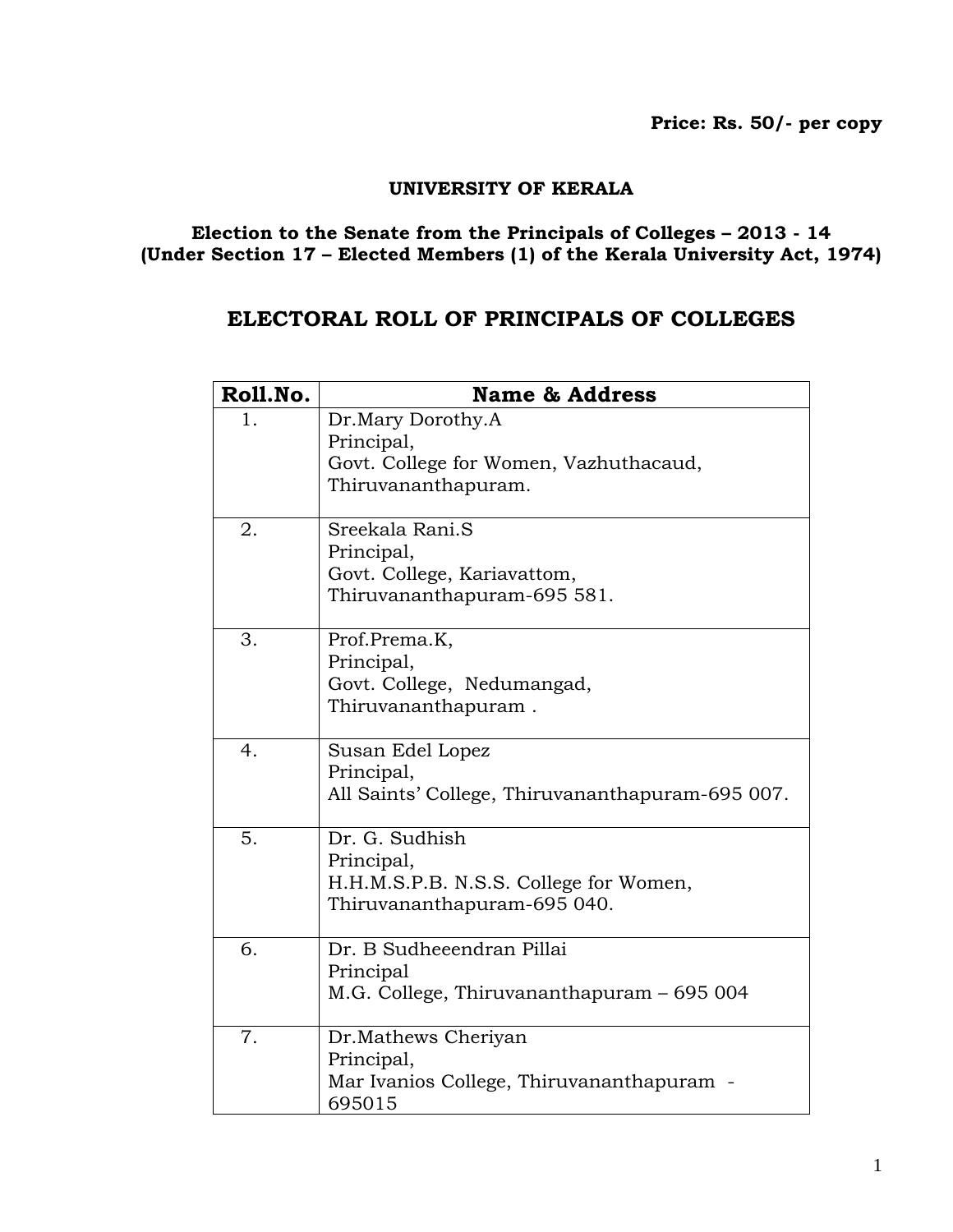| 8.  | Dr.M.Devakumar                                  |
|-----|-------------------------------------------------|
|     | Principal                                       |
|     | Sree Narayana College,                          |
|     | Chempazhanthy-695 587                           |
|     |                                                 |
| 9.  | Fr.Dr.Sunny Jose                                |
|     | Principal,                                      |
|     | St. Xavier's College, Thumba,                   |
|     | Thiruvananthapuram - 695586                     |
|     |                                                 |
| 10. | M.Abdul Sathar                                  |
|     | Principal,                                      |
|     | Iqbal College, Peringammala,                    |
|     | Thiruvananthapuram. - 695563                    |
|     |                                                 |
| 11. | Dr.Z.A.Azif,                                    |
|     | Principal,                                      |
|     | Mannaniya College of Arts & Science, Pangode,   |
|     | Thiruvananthapuram-695609.                      |
|     |                                                 |
| 12. | Dr.Elizabeth Mathew                             |
|     | Principal,                                      |
|     | Loyola College of Social Sciences, Sreekariyam, |
|     | Thiruvananthapuram – 695017.                    |
|     |                                                 |
| 13. | J.Venugopal                                     |
|     | Principal, B.J.M Govt.College,                  |
|     | Chavara, Kollam.                                |
|     |                                                 |
| 14. | Dr.Sr.Soosamma Kavumpurath                      |
|     | Principal,                                      |
|     | Fathima Matha National College, Kollam-691 001. |
| 15. | K.Soman Pillai                                  |
|     | Principal,                                      |
|     | Devaswom Board College,                         |
|     | Sasthamcottah, Kollam, 690521                   |
|     |                                                 |
| 16. | Dr.E.Abdul Razac                                |
|     | Principal,                                      |
|     | TKM College of Arts & Science, Kollam-691005    |
|     |                                                 |
| 17. | Dr.P.K.Josekutty                                |
|     | Principal,                                      |
|     | St. Gregorios College, Kottarakara-691 506.     |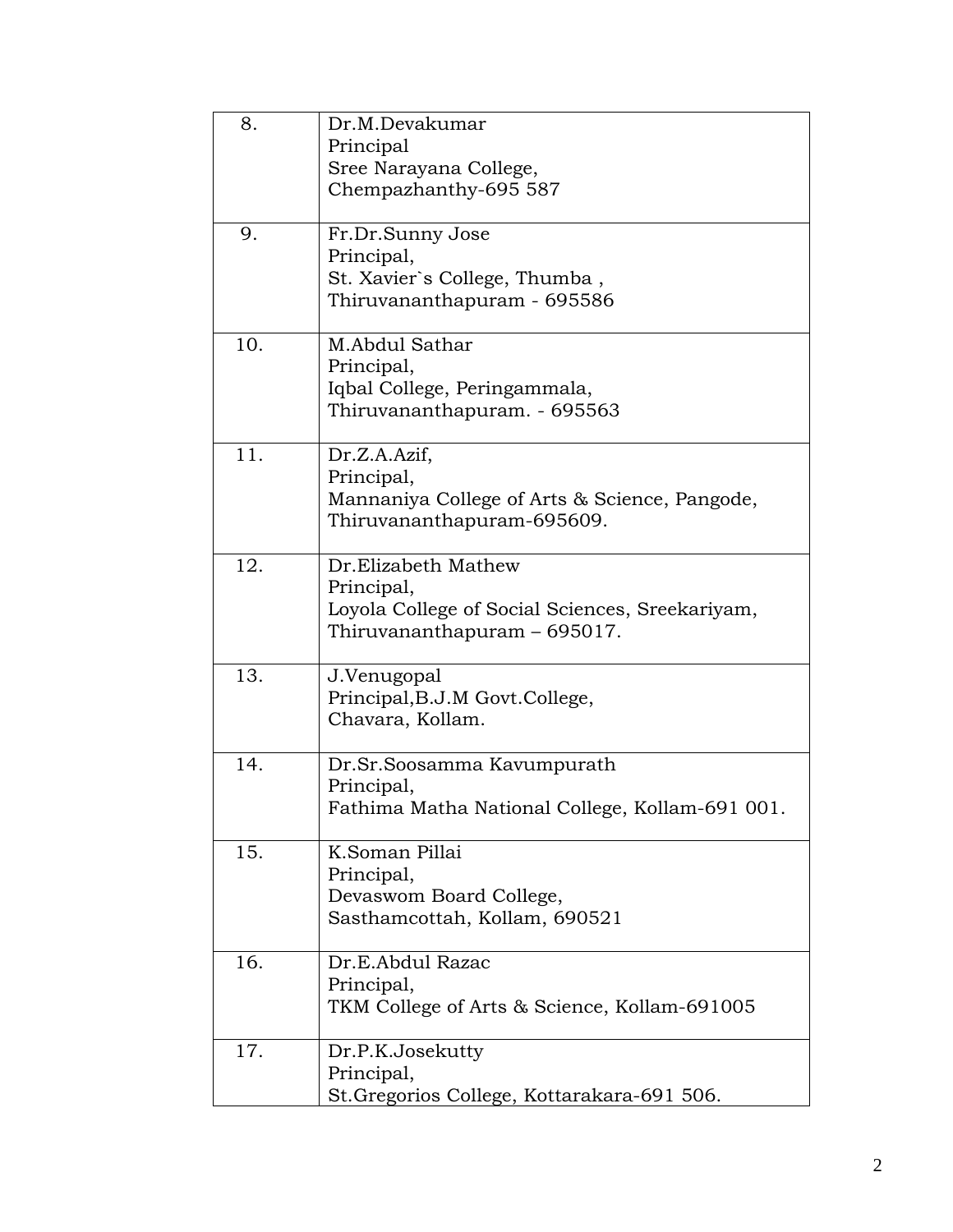| 18. | Dr.G.Thulaseedharan,<br>Principal,<br>NSS College, Nilamel -691 005.                               |
|-----|----------------------------------------------------------------------------------------------------|
| 19. | Sherly P. Anand<br>Principal,<br>S.N College for Women,<br>Kollam - 691 001                        |
| 20. | Dr. A. Sushama Devi<br>Principal,<br>S.N College,<br>Kollam - 691 001                              |
| 21. | Dr.B.Suresh Kumar<br>Principal,<br>SN College, Punalur-691 305.                                    |
| 22. | Dr.C.J.Mohanakumar,<br>Principal,<br>MMNSS College, Kottiyam - 691571                              |
| 23. | Dr.T.Sasidharan,<br>Principal,<br>SN College, Chathannur - 691579                                  |
| 24. | Dr. Thomas Kuruvilla<br>Principal, Bishop Moore College, Mavelikara -<br>690110                    |
| 25. | Mathew Varghese<br>Principal,<br>Christian College, Chengannur - 689122                            |
| 26. | Dr Sr. Janat Augustine. K<br>Principal,<br>St. Joseph's College for Women, Alappuzha –<br>688 001. |
| 27. | Rajan.K<br>Principal,<br>TKMM College, Nangiarkulangara -690513                                    |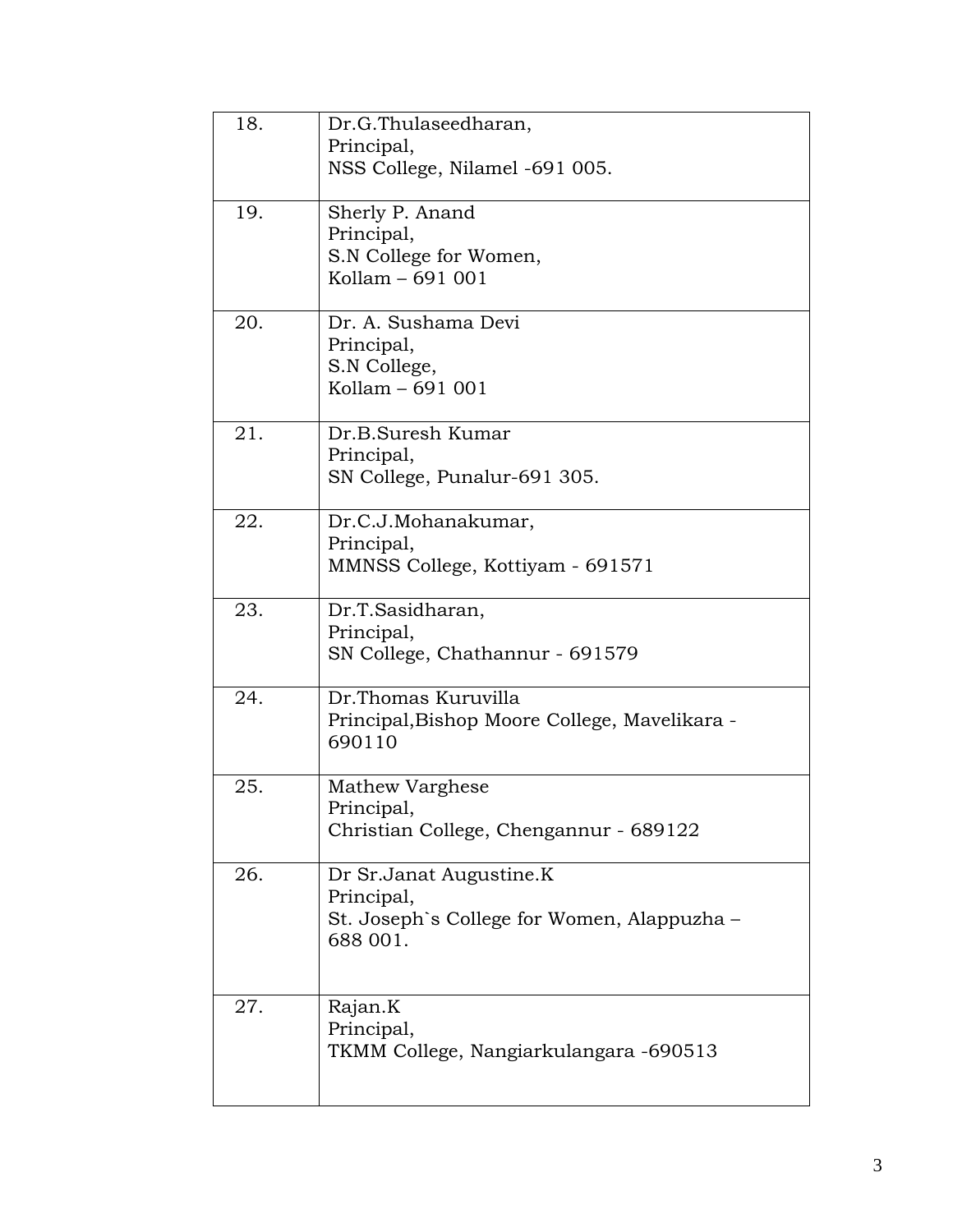| 28. | Dr.V.K. Gopi                                    |
|-----|-------------------------------------------------|
|     | Principal, S.N. College,                        |
|     | Chengannur. 689 508                             |
| 29. | Prof.S.Lekha                                    |
|     | Principal,                                      |
|     | Sree Ayyappa College, Thiruvanvandoor,          |
|     | Eramallikara-689109                             |
|     |                                                 |
| 30. | V.S. Geethakumari                               |
|     | Principal                                       |
|     | Govt. College, Ampalappuzha                     |
|     | Alappuzha – $688561$                            |
| 31. | Prof. Tensing Joseph                            |
|     | Principal,                                      |
|     | Raja Ravi Varma College of Fine Arts,           |
|     | Mavelikara -690 101.                            |
|     |                                                 |
| 32. | Dr. G.Kishore,                                  |
|     | Principal,                                      |
|     | Lakshmi Bai National College of Physical        |
|     | Education, Kariavattom, Thiruvananthapuram-     |
|     | 695 581.                                        |
|     |                                                 |
| 33. | Dr. A Prassanna                                 |
|     | Principal,                                      |
|     | Govt. Law College, Thiruvananthapuram           |
|     |                                                 |
| 34. | Dr.P.Lekshmi,                                   |
|     | Principal,                                      |
|     | The Kerala Law Academy Law College, Peroorkada, |
|     | Thiruvananthapuram -695 005                     |
| 35. | Mary Xavier                                     |
|     | Principal                                       |
|     | Govt. College of Teacher Education,             |
|     | Thycadu, Thiruvananthapuram – 695 014           |
| 36. | Dr.Esther Gladiz                                |
|     | Principal,                                      |
|     | Mar Theophilus Training College, Bethany Hills, |
|     | Nalanchira, Thiruvananthapuram – 695 015        |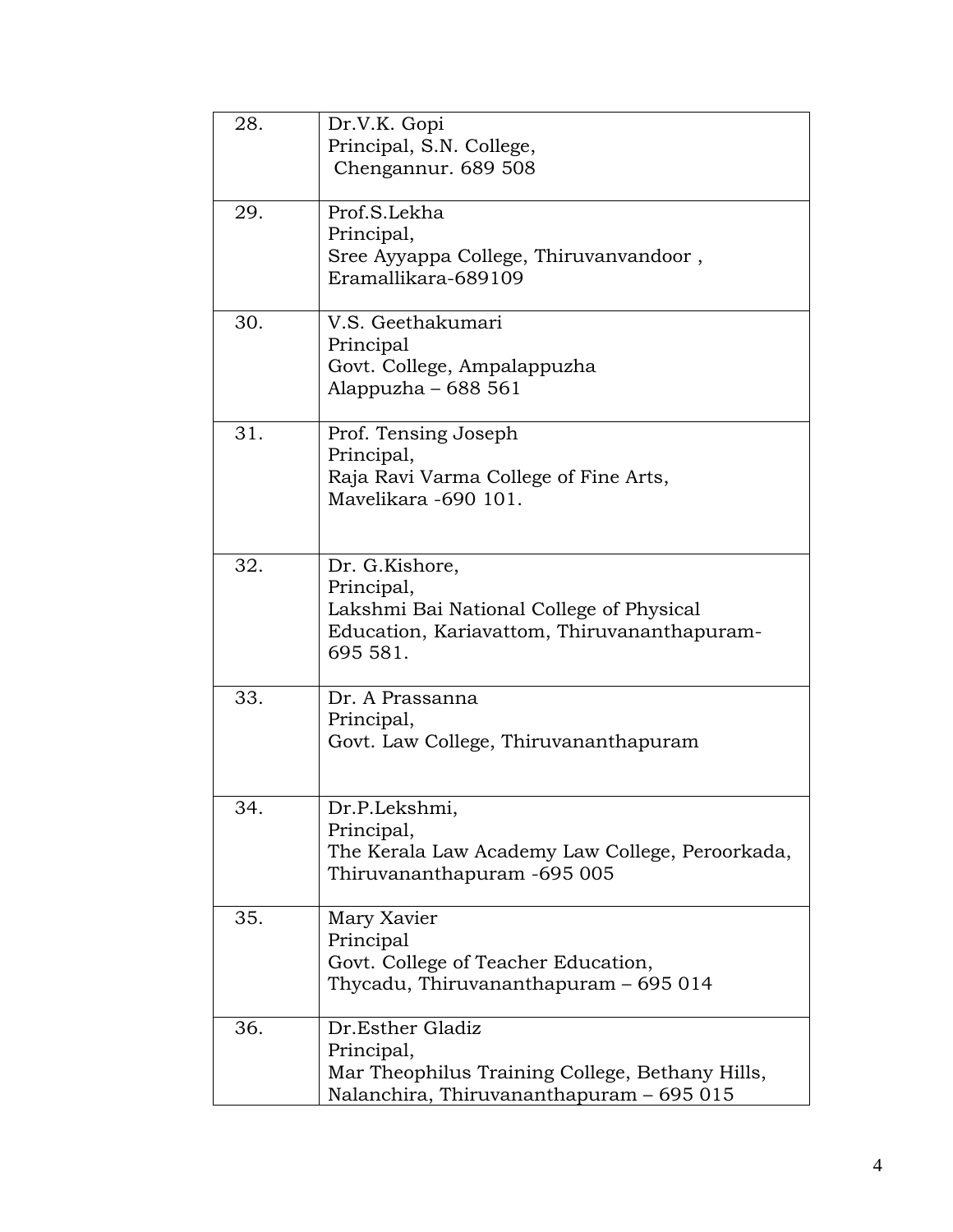| 37. | Dr. Sunny Skariah                            |
|-----|----------------------------------------------|
|     | Principal                                    |
|     | Mount Tabor Training College                 |
|     | Pathanapuram, Kollam – 689 695               |
| 38. | Dr.K.Remadevi                                |
|     | Principal,                                   |
|     | NSS Training College, Pandalam-689 501       |
| 39. | Dr.Ashok Alex Philip                         |
|     | Principal,                                   |
|     | Peet Memorial Training College, Mavelikara - |
|     | 690 101                                      |
| 40. | Dr.R.Sathikumar,                             |
|     | Principal,                                   |
|     | Government Engineering College, Barton Hill, |
|     | Thiruvananthapuram-695 035.                  |
| 41. | Dr.M.Madhavan Nampoothiri                    |
|     | Principal                                    |
|     | Sree Sankara Vidyapeedom College             |
|     | Nagaroor, Kilimanoor -695 601.               |
| 42. | Mohamed Kunju                                |
|     | Principal                                    |
|     | A J College of Science & Technology          |
|     | Thonnakkal-695 317                           |
| 43. | Prof. S. Varghese                            |
|     | Principal                                    |
|     | Emmanuel College,                            |
|     | Vazhichal-695 510.                           |
| 44. | Prof. (Major) Bashir Kannu,                  |
|     | Principal, National College,                 |
|     | Manacaud, Thiruvananthapuram-695 009.        |
| 45. | Prof.Dr.B.Janardhanan Pillai                 |
|     | Principal                                    |
|     | CHMM College for Advanced Studies            |
|     | Chavarcode,<br>Palayamkunnu PO-695 146       |
|     |                                              |
|     |                                              |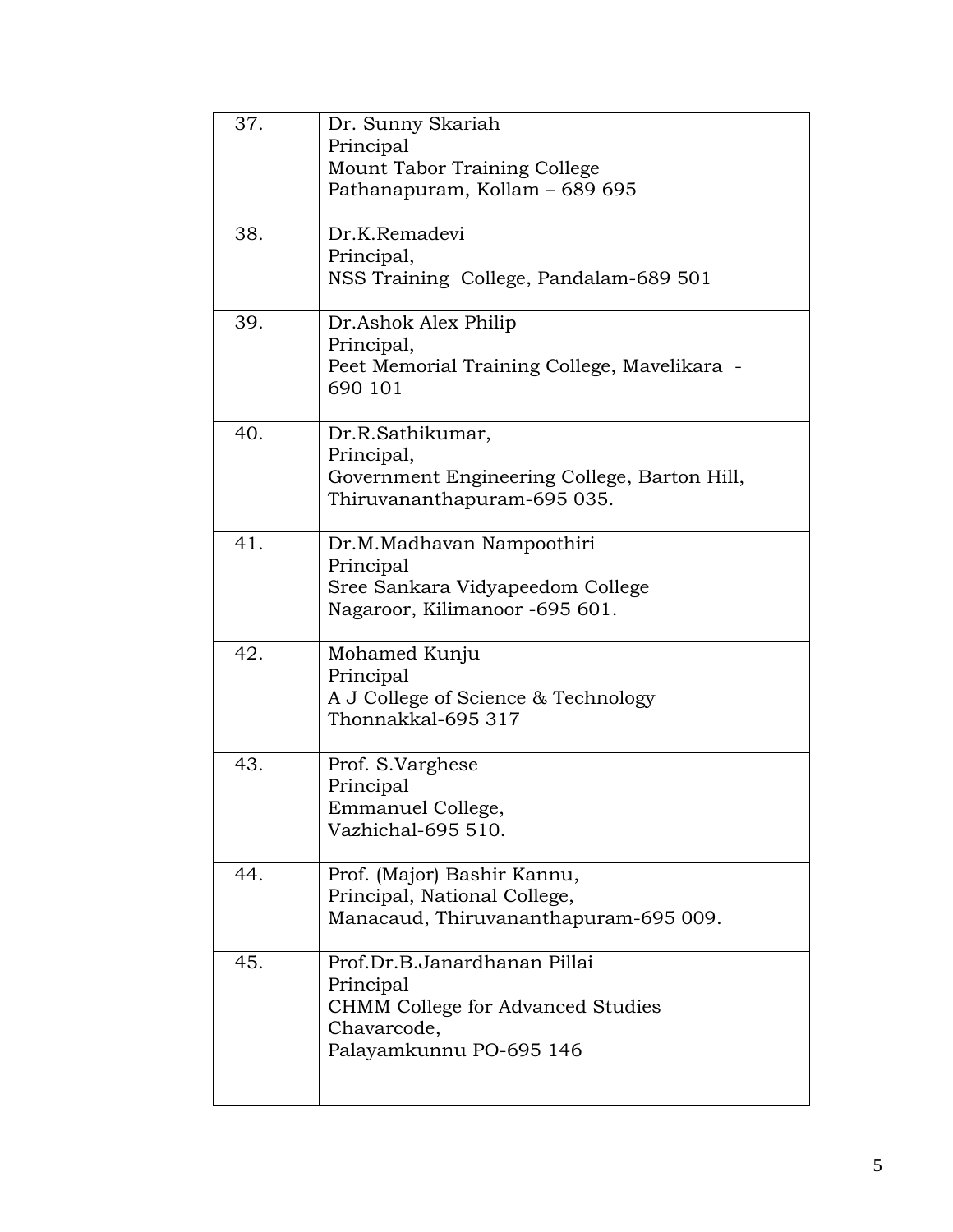| 46. | Prof. G. Jayakumari<br>Principal<br>K.V.V.S College of Science & Technology,<br>Kaithaparambu.P.O, Enathu, Adoor-691 526.     |
|-----|-------------------------------------------------------------------------------------------------------------------------------|
| 47. | Prof. Shanu Thomas<br>Principal,<br>Mar Thoma College of Science & Technology,<br>Chadayamangalam, Ayur- 691534.              |
| 48. | A R Thulasidas<br>Principal<br>Sree Vidyadhiraja College of Arts & Science<br>Karunagapally -690 518.                         |
| 49. | K. Santhosh Babu<br>Principal<br>College of Applied Science<br>Adoor - 691 523                                                |
| 50. | V. K. Vaneeprasad<br>Principal<br>College of Applied Science<br>Mavelikara - 690 101                                          |
| 51. | Dr. Samuel N.Mathew<br>Principal,<br>National Institute of Speech & Hearing,<br>Karimanal.P.O,<br>Thiruvananthapuram-695 583. |
| 52. | Prof. P.N. Muraleedharan<br>Principal<br>Sree Narayana College of Technology,<br>Vadakkevila, Kollam-691 010.                 |
| 53. | Fr.Joshy Puthuva<br>Principal<br>Naipunnya School of Management, Cherthala-688524.                                            |
| 54. | Fr.Philip Mathew<br>Principal<br>Christ Nagar College, Maranalloor,<br>Koovalassery.P.O, Thiruvananthapuram-695 512.          |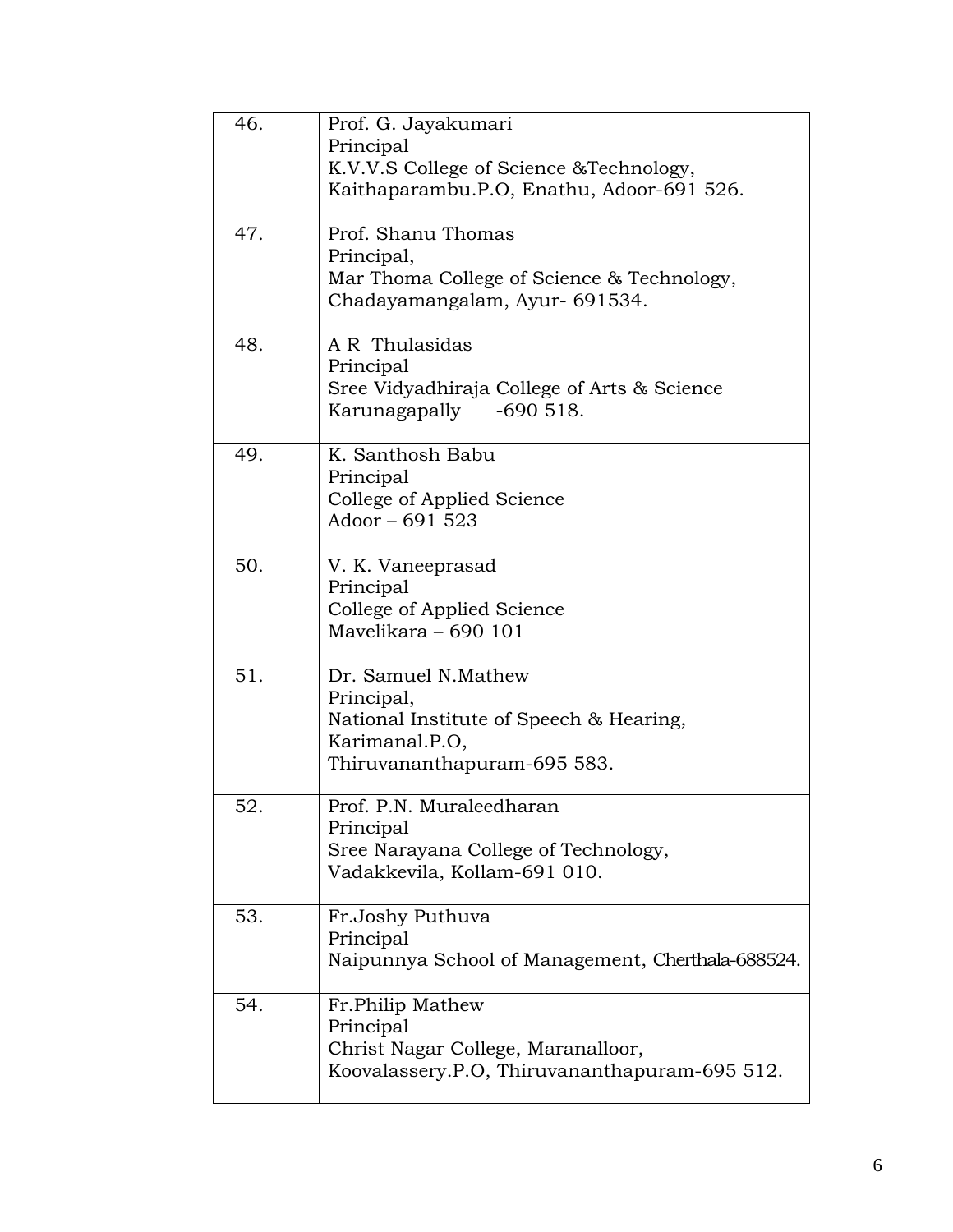| 55. | Latha P<br>Principal<br>College of Applied Science, Govt.UPS Campus,<br>Karthikapally.P.O, Haripad-690 516.          |
|-----|----------------------------------------------------------------------------------------------------------------------|
| 56. | Dr. Mohan Sreekumar. C<br>Principal,<br>Sree Narayana Guru College of Advanced Studies,<br>Chempazhanthy-695 587.    |
| 57. | Dr. M. Jeevanlal<br>Principal<br>Sree Narayana College of Advanced Studies<br>S. N Puram. P O, Cherthala,<br>688 582 |
| 58. | Prof.K.Gopalakrishnan<br>Principal<br>Sree Narayana Guru College of Advanced Studies,<br>Punalur-691 305.            |
| 59. | Prof. V S Lee<br>Principal<br>Sree Narayana College of Advanced Studies<br>Sivagiri, Varkala – 695 145               |
| 60. | Prof.Dr.G.Rajasekharan Nair,<br>Principal<br>N.S.S. Law College,<br>Kottiyam, Kollam-691 571                         |
| 61. | S. Usha<br>Principal<br>Sree Narayana College of Legal Studies<br>Kollam - 691 001                                   |
| 62. | Prof.Dr.K.Vikraman Nair,<br>Principal<br>Mar Gregorios College of Law<br>Nalanchira, Thiruvananthapuram-695 015.     |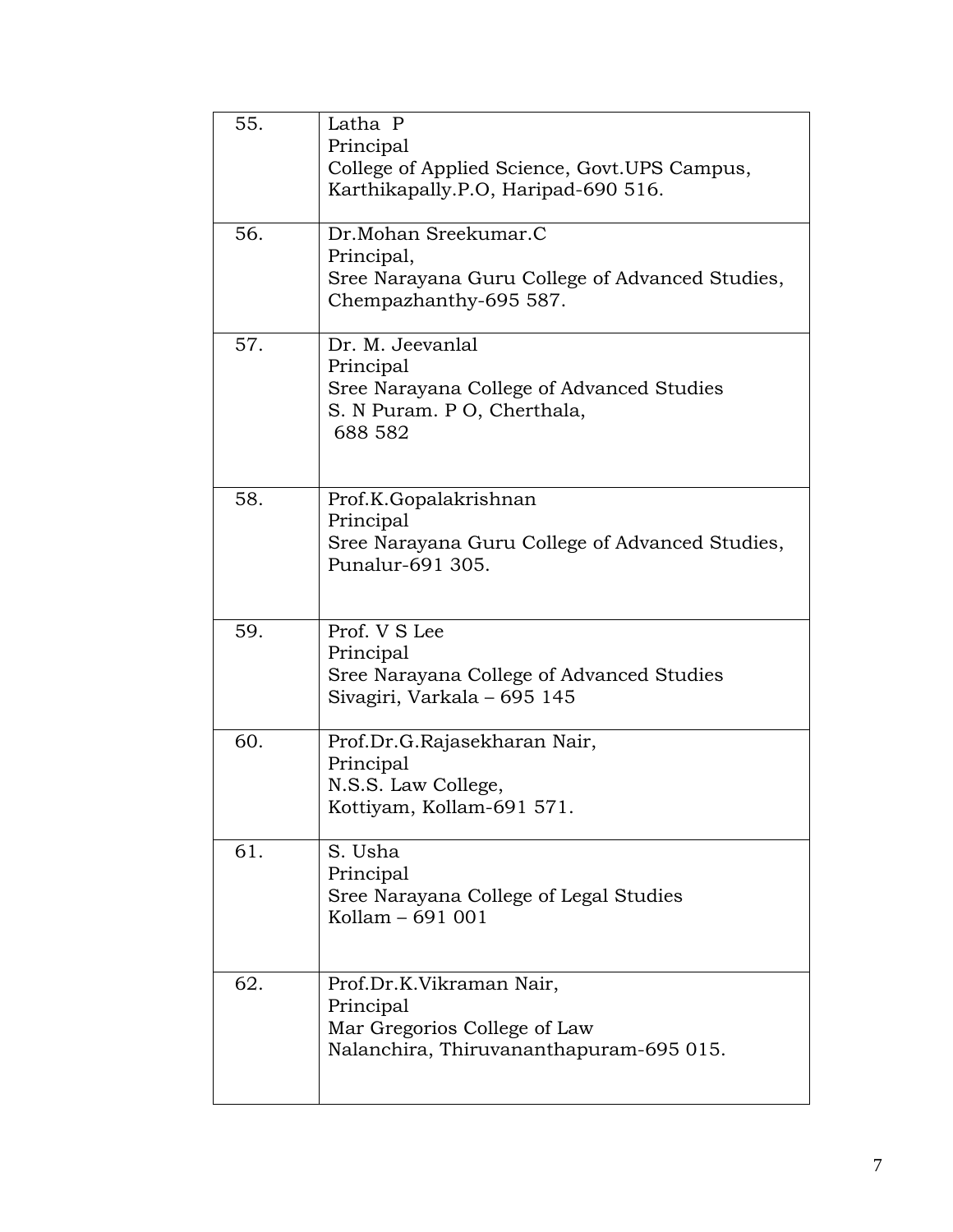| 63. | Dr.K.Balasankaran Nair,<br>Principal<br>CSI Institute of Legal Studies, Cheruvarakonam,<br>Parasala.P.O, Thiruvananthapuram-695 502. |
|-----|--------------------------------------------------------------------------------------------------------------------------------------|
| 64. | Dr.Noorgehan.S<br>Principal<br>National Training College for Women<br>Pazhakuktty, Nedumangad, Thiruvananthapuram-<br>695 561.       |
| 65. | Anitha. N.,<br>Principal,<br>Fathima Memorial Training College, Vadakkevila,<br>Kollam-691 010.                                      |
| 66. | Dr. Sajith C Raj<br>C.S.I College of Education<br>Parassala, Thiruvananthapuram – 695 502                                            |
| 67. | Roy.G<br>Baselios Marthoma Mathews II Training College<br>Pulamon P.O, Kottarakkara, Kollam.<br>691531                               |
| 68. | K.S.Balakrishna Kurup<br>Principal<br>Mannam Memorial Training College<br>Vilakudy, Kollam-691 508.                                  |
| 69. | Dr.Sheela Rani MP<br>Principal<br>Sobha College of Teacher Education<br>S L Puram, Mararikulam,<br>Alappuzha.                        |
| 70. | Dr.S.Sarala<br>Principal<br>K.T.C.T College of Teacher Education,<br>Kaduvayil, Thottakkadu.P.O,<br>Kallambalam-695 524.             |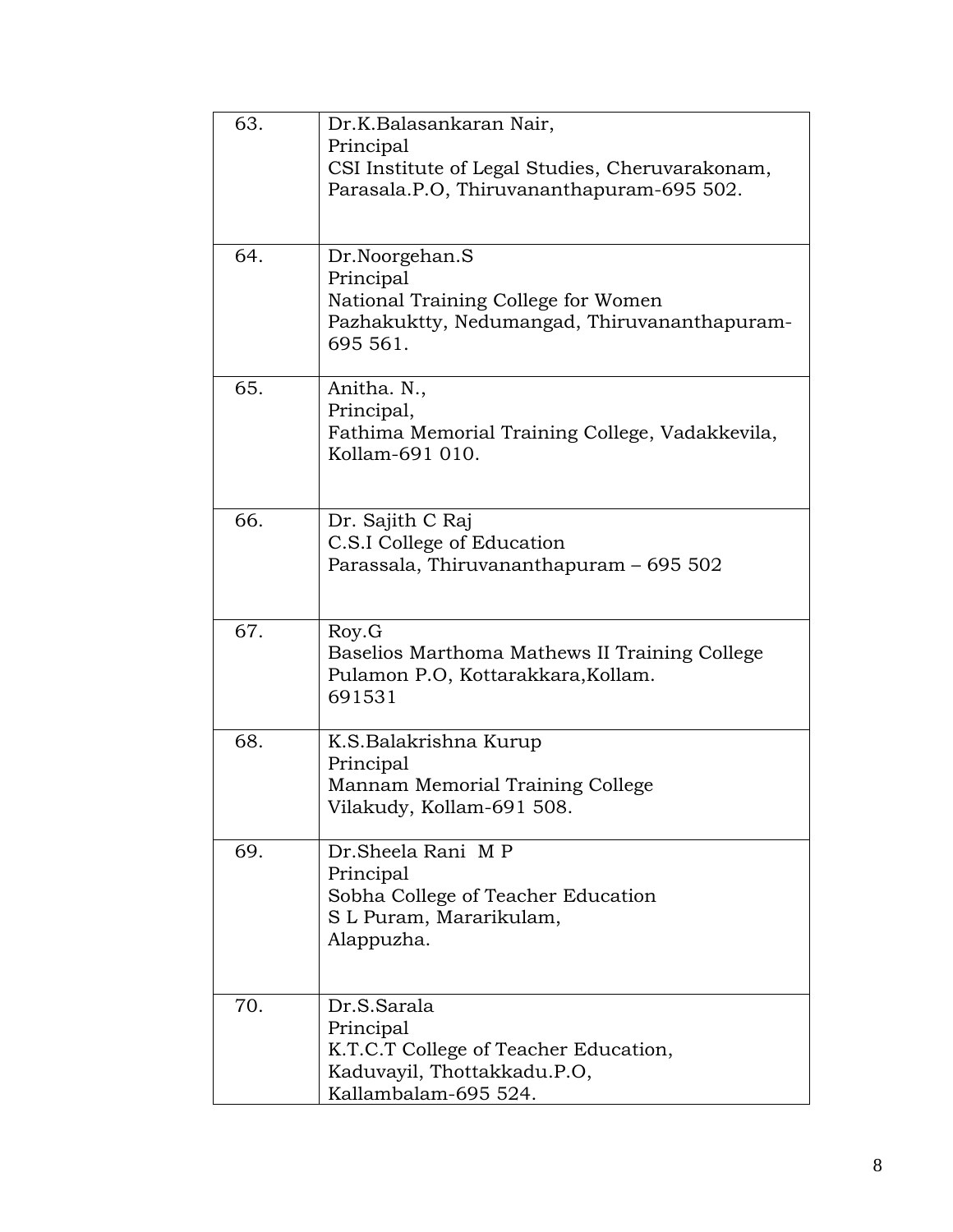| 71. | Shadananan Nair.S<br>Principal<br>New B.Ed. College, Nellimoodu, Tvpm-695 524.                                                       |
|-----|--------------------------------------------------------------------------------------------------------------------------------------|
| 72. | Anila Chacko<br>Principal<br>St. Thomas Training College, Mukkolakkal,<br>Thiruvananthapuram-695 044.                                |
| 73. | Rosemary J.S<br>M.A.E.T. Training College<br>Nettayam, Thir uvananthapuram<br>695 013                                                |
| 74. | Sobha S<br>Principal<br>St. Jacob's Training College<br>Menamkulam, Kazhkkuttom PO-695 582.                                          |
| 75. | Dr. Meenakshy Ramachandran. S<br>Principal<br>Christ Nagar College of Education<br>Chavarapuram, Thiruvallam PO - 027                |
| 76. | Riju John,<br>Principal,<br>R.V. Training College,<br>Valakam, Kottarakara, Kollam-691 532.                                          |
| 77. | Prof.N K Venugopal<br>Principal<br>Mannam Foundation Centre for Education<br>Technololgy, Poruvazhy,<br>Edakkad.P.O, Kollam-691 552. |
| 78. | <b>Bibby Thomas</b><br>Principal<br>Sree Narayana Training College, Sreekanteswaram,<br>Alappuzha-688 526.                           |
| 79. | Dr. K Peethambaran Pillai<br>Principal,<br>College of Teacher Education,<br>Arkannur, Ayoor, Kollam-691 533.                         |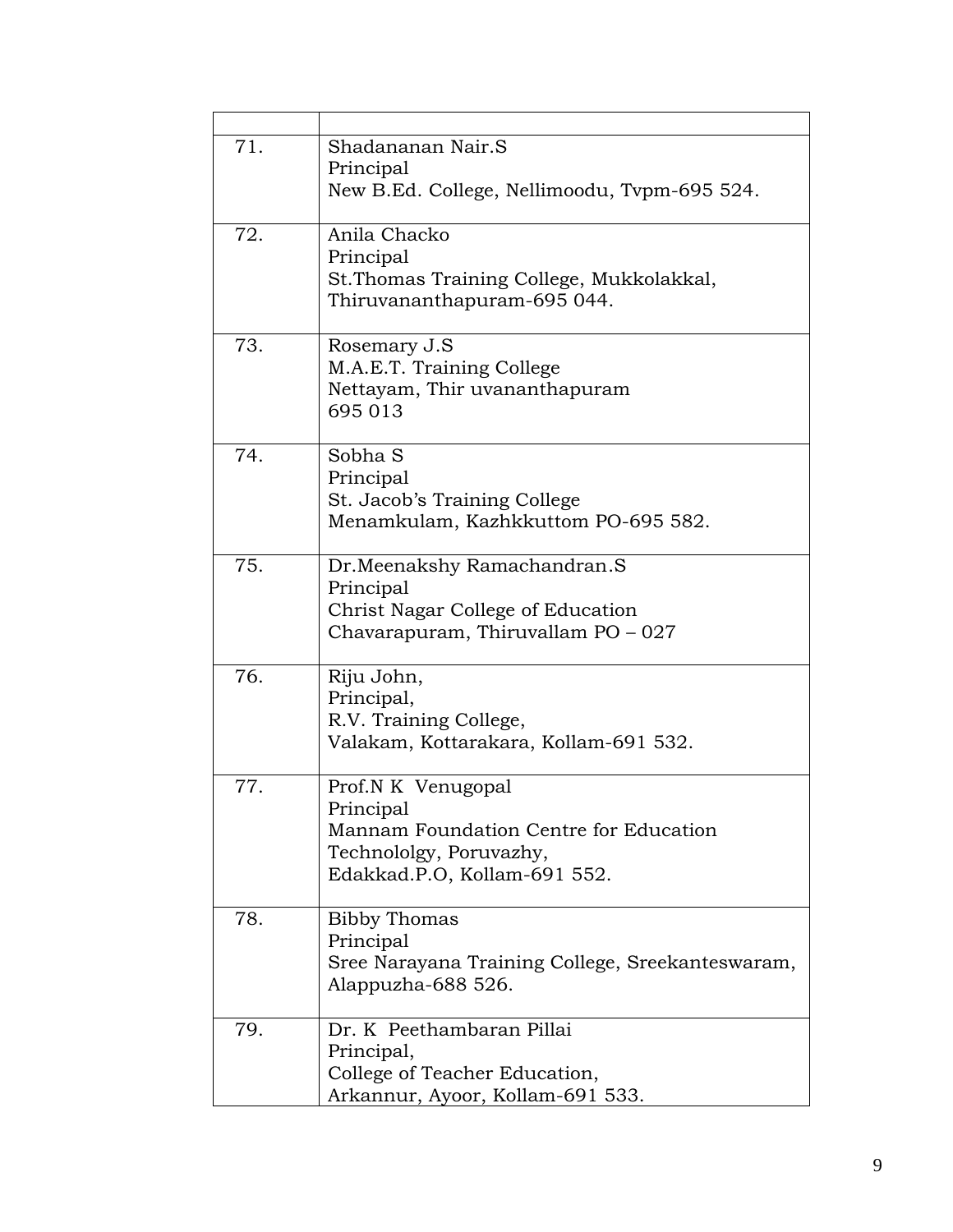| 80. | Dr. K.A.Andrew,                                                                           |
|-----|-------------------------------------------------------------------------------------------|
|     | Principal,                                                                                |
|     | S.V. Model College of Teacher Education,                                                  |
|     | Vendar P.O, Kottarakkara. 691 507                                                         |
| 81. | Dr. Valsamma Jacob K                                                                      |
|     | Principal                                                                                 |
|     | Iqbal Training Collelge                                                                   |
|     | Peringammala, Thiruvananthapuram-695 563.                                                 |
| 82. | Jayasree .S.O                                                                             |
|     | Principal                                                                                 |
|     | P.T.M College of Education                                                                |
|     | Maruthoorkonam, Balaramapuram – 695 501                                                   |
| 83. | Remesan K                                                                                 |
|     | Principal                                                                                 |
|     | Valiyam Memorial College of Teacher Education<br>Edappallikottah, Chavara, Kollam-691 583 |
|     |                                                                                           |
| 84. | M S Leela                                                                                 |
|     | Principal                                                                                 |
|     | <b>METCA Institute of Teacher Education</b>                                               |
|     | Varkala, Tvpm-695 146.                                                                    |
| 85. | Reeja.N.R                                                                                 |
|     | Principlal                                                                                |
|     | Jamia Training College, Chithara-691 559                                                  |
| 86. | Usha.K                                                                                    |
|     | Principal                                                                                 |
|     | St.John's B.Ed Training College, Peringala.P.O,                                           |
|     | Kayamkulam-690 559.                                                                       |
| 87. | Jameela P S                                                                               |
|     | Principal                                                                                 |
|     | KVM College of Special Education                                                          |
|     | Cherthala, Alappuzha-688 539.                                                             |
|     |                                                                                           |
| 88. | Dr.Shaji Senadhipan                                                                       |
|     | Principal                                                                                 |
|     | Sree Chitra Thirunal College of Engineering,                                              |
|     | Pappanamcode-695 018.                                                                     |
|     |                                                                                           |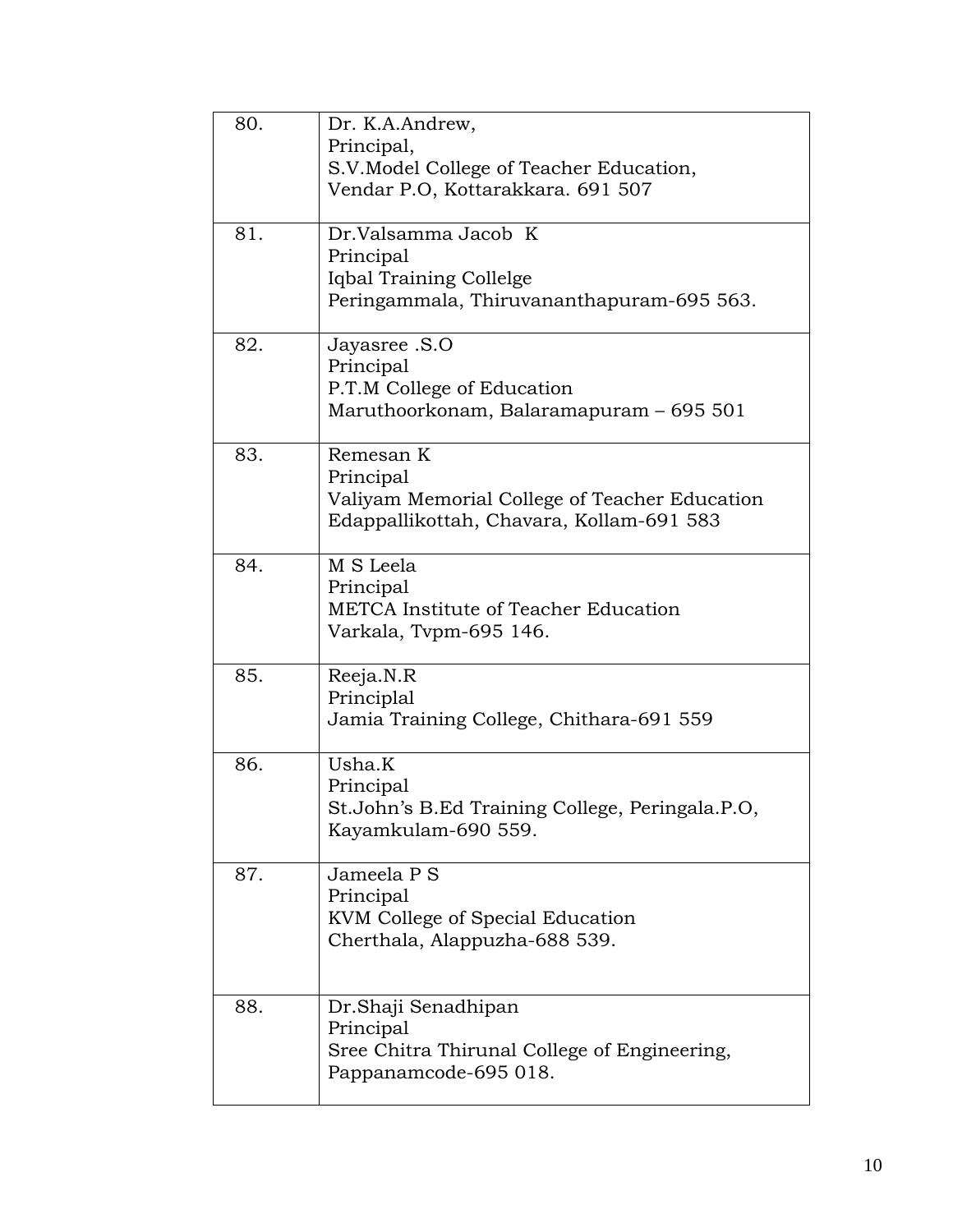| 89. | Dr. Somi Sebastian<br>Principal<br>Sree Buddha College of Engineering<br>Pattoor, Nooranad-690 529.                                                                |
|-----|--------------------------------------------------------------------------------------------------------------------------------------------------------------------|
| 90. | Dr. S.K.Masud Hossain<br>Principal<br>Muslim Association College of Engineering,<br>Venjaramoodu-695 607.                                                          |
| 91. | Dr. R.Ibrahimkutty<br>Principal<br>Mohandas College of Engineering and Technology<br>Anad, Nedumangad-695 544                                                      |
| 92. | Dr.E.Vasudevan Nampoothiri<br>Principal<br>Baselios Mathews II College of Engineering,<br>Lake View, Muthupilakadu, Poruvazhy.P.O,<br>Sasthamcotta, Kollam-690 520 |
| 93. | Dr.Nelson Joseph I<br>Principal<br>Lourdes Matha College of Science & Technology<br>Kuttichal, Typm-695 574.                                                       |
| 94. | Prof.Dr.B.Anandam Pillai<br>Principal<br>Travancore Engineering College<br>Roaduvila, Cheriyavelinellur PO<br>Oyur, Ayur, Kollam-691516.                           |
| 95. | Dr.M.Abdul Majeed<br>Principal<br>Younus College of Engineering & Technology<br>Manakkad, Vadakkevila, Kollam-691 010.                                             |
| 96. | Prof.Dr.B.Anandam Pillai<br>Principal<br>PRS College of Engineering and Technology,<br>Paliyode, Dalumugham.P.O,<br>Neyyattinkara-695 125                          |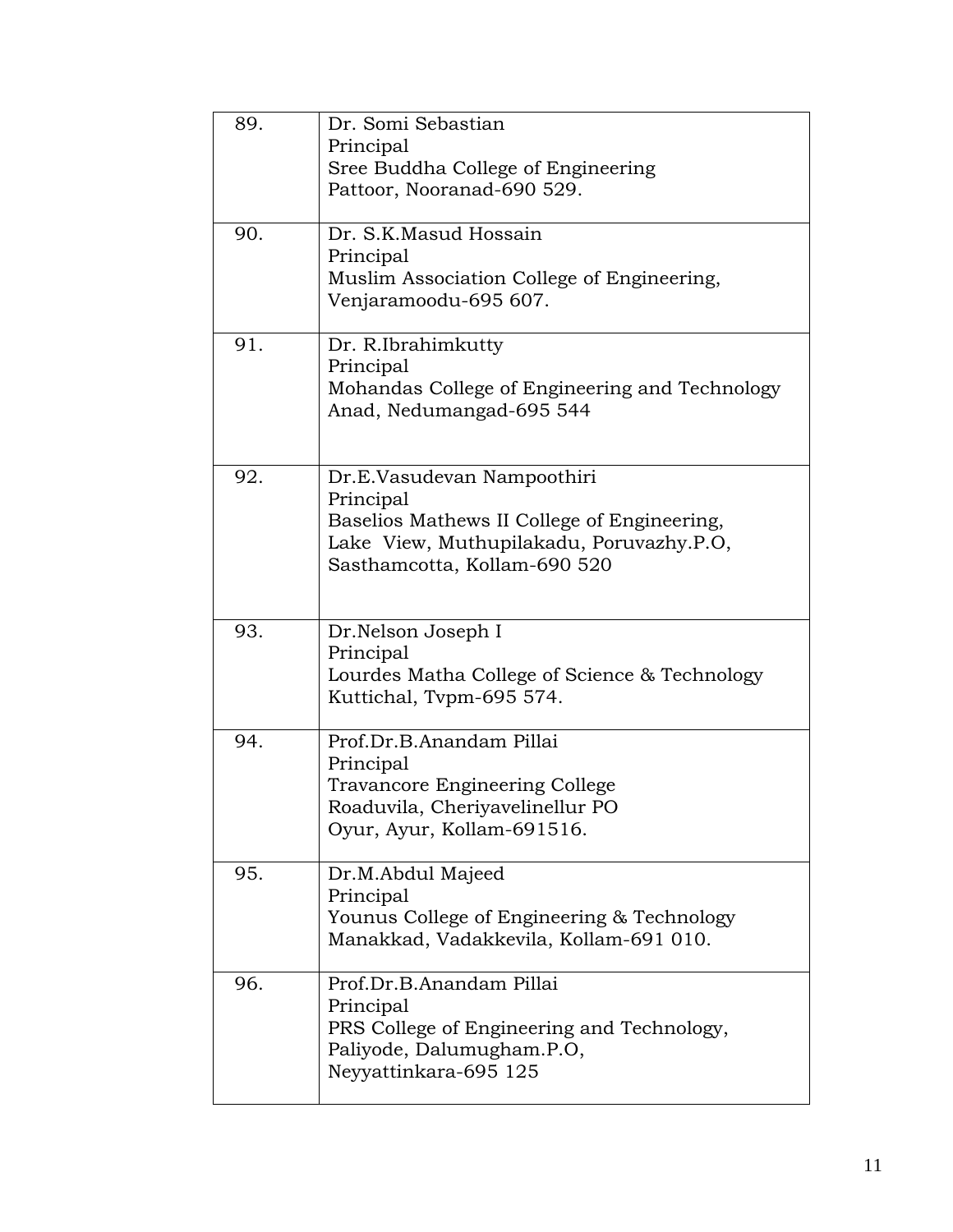| 97.  | Prof.S.Balachandran<br>Prinipal,<br>UKF College of Engineering & Technology<br>Meenambalam, Puthenkulam<br>Kollam-691 302                        |
|------|--------------------------------------------------------------------------------------------------------------------------------------------------|
| 98.  | Dr.K.Thyagarajan<br>Principal<br>Hindustan College of Engineering,<br>Arippa, Chozhiyakode.P.O,<br>Kollam-691 310                                |
| 99.  | Dr.R.L.Rag<br>Principal<br>John Cox Memorial CSI Institute of Technology,<br>Kannammoola-695 011.                                                |
| 100. | Dr.H.Ganesan.M.E<br>Principal<br>Sri Vellappally Natesan College of Engineering,<br>Karrachira, Pallickal.P.O,<br>Mavelikara, Alappuzha-690 503. |
| 101. | Dr.Pramod Kumar Dash<br>Principal<br>Rajadhani Institute of Engineering And Technology,<br>Nagaroor, Nedumparambu.P.O, Attingal-695 102.         |
| 102. | Dr.M.Rajaram Narayanan<br>Principal<br>Mount Zion College of Engineering for Women,<br>Kozhuvalloor, Chengannur, Alappuzha-689 521.              |
| 103. | Dr.Usha Thomas<br>Principal<br>St. Thomas Institute for Science & Technology,<br>Mar Chrysostom Nagar, Kattaikonam.P.O,<br>Kazhakoottam-695 584. |
| 104. | Dr.Rajan.V.K.Pillai<br>Principal<br>St. Thomas College of Engineering & Technology,<br>Kozhuvalloor.P.O, Chengannur-689 521.                     |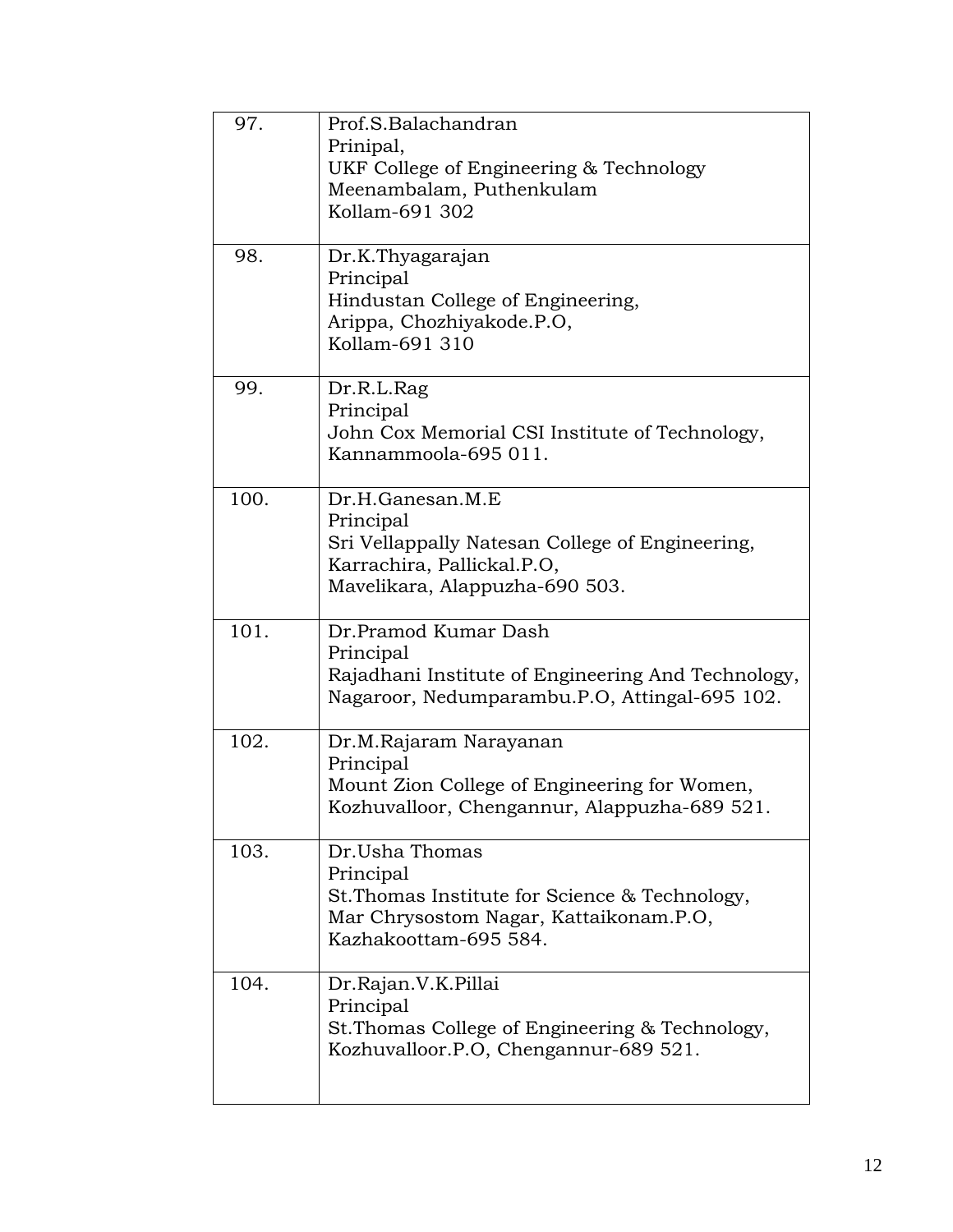| 105. | Dr. Peter Koshy<br>Principal<br>Younus College of Engineering for Women<br>Thalachira.P.O, Kottarakara-691 538.                          |
|------|------------------------------------------------------------------------------------------------------------------------------------------|
| 106. | Dr.John M.George<br>Principal<br>Bishop Jerome Institute School of Engineering &<br>Technology, Fathima College Road,<br>Kollam-691 001. |
| 107. | Dr.A.G.Sankaran<br>Principal<br>Trinity College of Engineering,<br>Trinity Hills, Poovada,<br>Naruvamoodu-695 528                        |
| 108. | Dr.C.Sam<br>Principal<br>Musaliar College of Engineering,<br>Kadakom.P.O, Chirayinkeezh-695 304                                          |
| 109. | Dr.Suneesh Kumar.S.M<br>Principal<br>Sree Narayana Institute of Technology,<br>Theppuppara.P.O, Adoor, Pin-691 554.                      |
| 110. | Dr.Farrukh Sayeed<br>Principal<br><b>ACE College of Engineering</b><br>Thiruvallam.P.O, Tvpm-695 027.                                    |
| 111. | Dr.Sobha Manakkal<br>Principal<br>Vidya Academy of Science and Technology<br>Technical Campus, Malakkal.P.O,<br>Kilimanoor-695 602.      |
| 112. | Prof.J.Jayakumar<br>Principal<br>College of Architecture, Thinavila, Mulayara.P.O,<br>Thiruvananthapuram-695 543                         |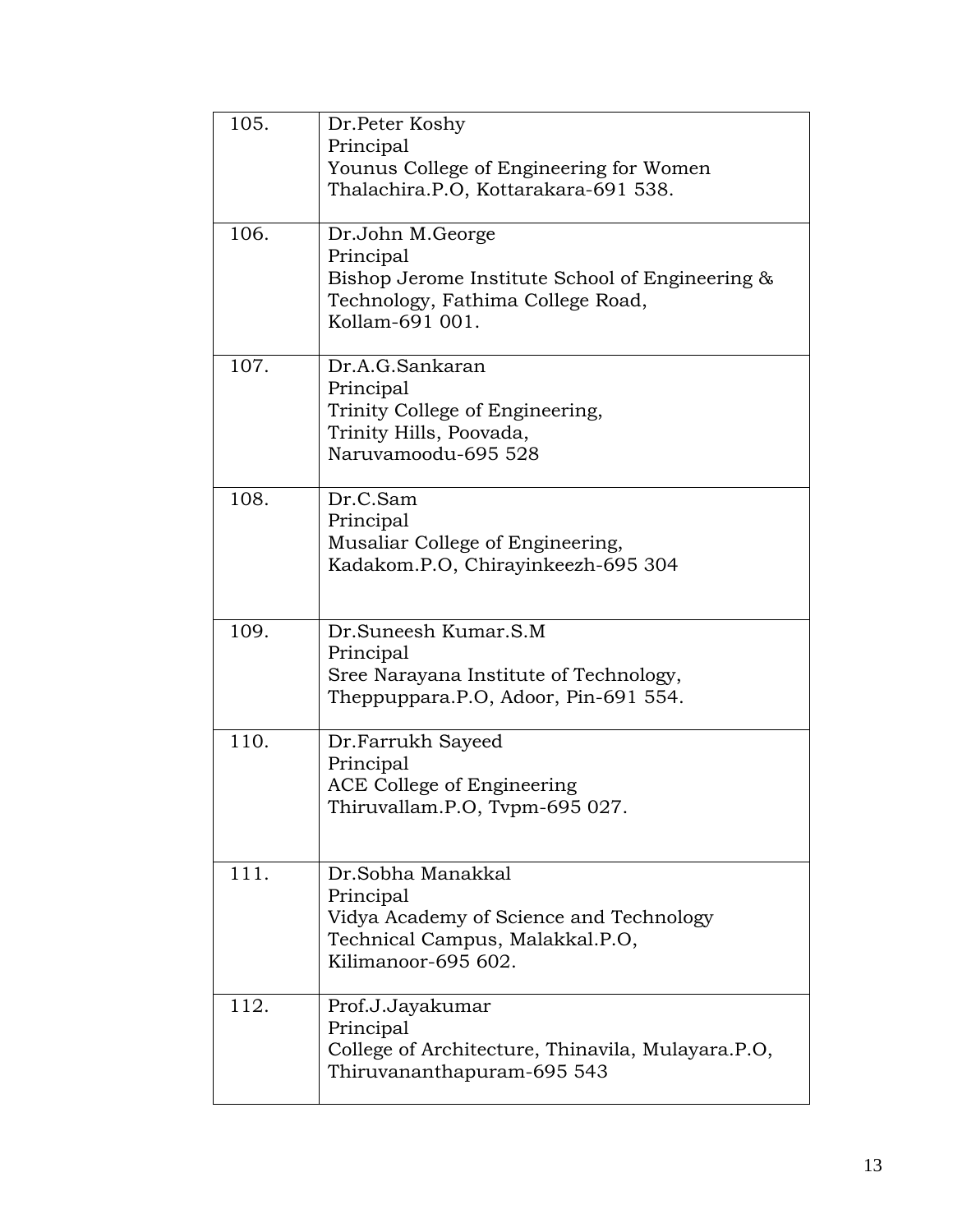| 113. | Dr.P.N.Prasad                                   |  |
|------|-------------------------------------------------|--|
|      | Principal                                       |  |
|      | MSN Institute of Management & Technology        |  |
|      | Chavara, Kollam-691 585.                        |  |
|      |                                                 |  |
| 114. | Dr.R.Gangadharan Nair                           |  |
|      | Principal                                       |  |
|      | Allama Iqbal Institute of Management,           |  |
|      | Daivappura.P.O, Peringammala,                   |  |
|      | Pin-695 563.                                    |  |
|      |                                                 |  |
|      |                                                 |  |
| 115. | Dr.B.Vijayakumar                                |  |
|      | Principal                                       |  |
|      | Kerala Institute of Tourism and Travel Studies, |  |
|      | THycaud, Thiruvananthapuram-695 014.            |  |
|      |                                                 |  |
| 116. | Dr.K.Sasikumar                                  |  |
|      | Principal                                       |  |
|      | Kerala Institute of Co-Operative Management     |  |
|      | (KICMA),                                        |  |
|      | Nettukal Hills, NeyyardamO,                     |  |
|      | Thiruvananthapuram-695 572.                     |  |
|      |                                                 |  |
|      |                                                 |  |
| 117. | Dr. Gopinadhan. S                               |  |
|      | Principal                                       |  |
|      | Gurudev Institute of Management Studies         |  |
|      | Altharamoodu, Kadakkal, Kollam - 691 536        |  |
| 118. | Dr.S.Mohanan                                    |  |
|      | Principal                                       |  |
|      | K.V.V.S Institute of Technology,                |  |
|      | Kaithaparambu.P.O, Enathu, Adoor-691 526.       |  |
|      |                                                 |  |
| 119. | Dr. R.Jubi                                      |  |
|      | Principal                                       |  |
|      | Mar Thoma Institute of Information Technology   |  |
|      | Chadayamangalam PO,                             |  |
|      | Ayur-691 534                                    |  |
|      |                                                 |  |
| 120. | Dr. T Mahalekshmi                               |  |
|      | Principal                                       |  |
|      | Sree Narayana Institute of Technology           |  |
|      | Vadakkevila PO, Kollam-691 010.                 |  |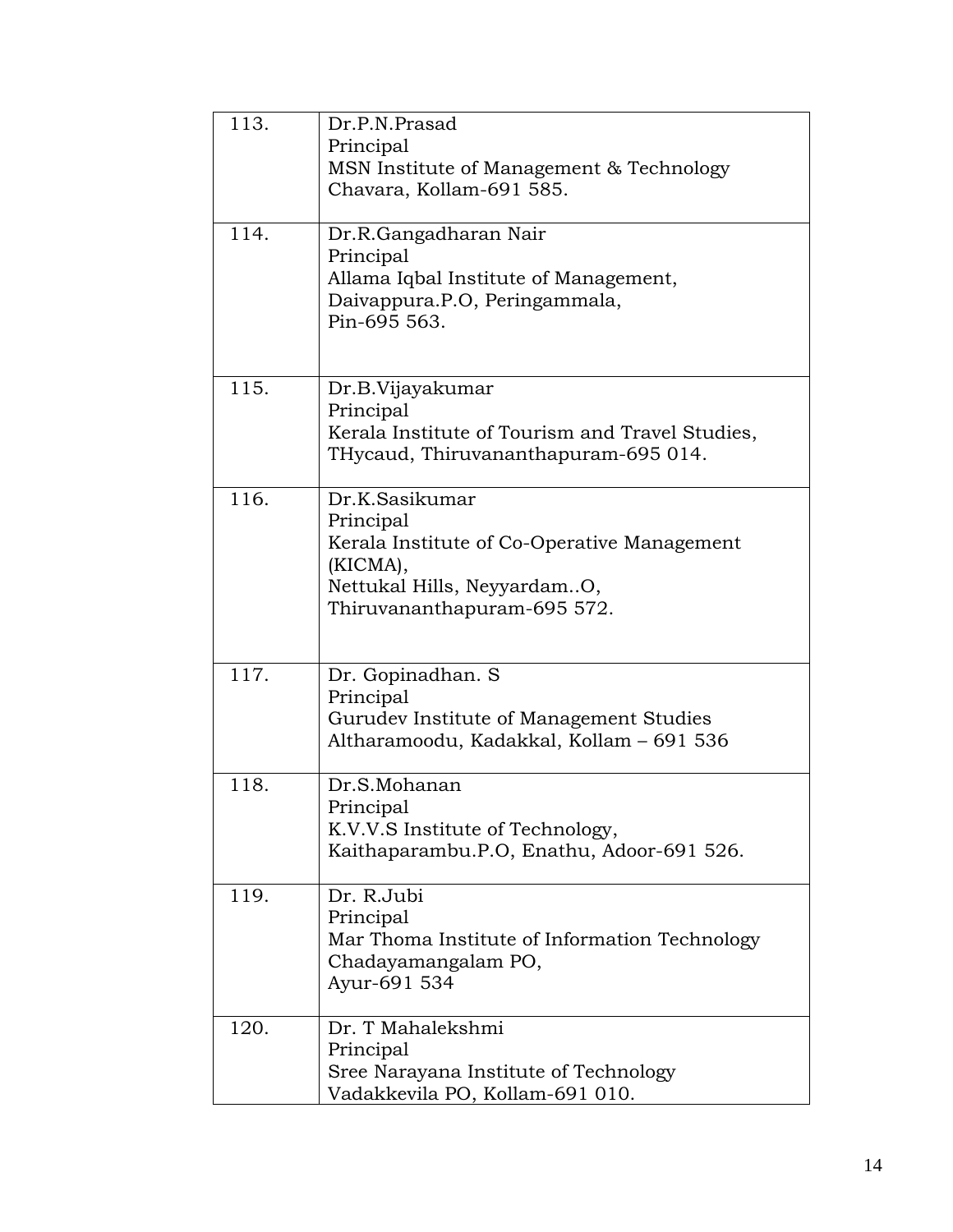| 121. | Prof.Raju.M<br>Principal,<br>Snehacharya Institute of Management &<br>Technology<br>Karuvatta P.O, Alappuzha               |
|------|----------------------------------------------------------------------------------------------------------------------------|
| 122. | Dr. K.Harikrishnan<br>Principal<br>Sankar Institute of Science Technology &<br>Management,<br>Chathanoor, Kollam-691572    |
| 123. | Dr. M Snehalatha<br>Principal,<br>Christian College, Kattakkada,<br>Thiruvananthapuram<br>695 572                          |
| 124. | <b>B.Beevi</b><br>Principal,<br>Victory College of Teacher Education,<br>Olathanni, Neyyattinkara,<br>Thiruvananthapuram – |
| 125. | Deleted                                                                                                                    |
| 126. | Prof. M Safarudeen<br>P M S A Pookoya Thangal Memorial<br>Arts & Science College,<br>Kadakkal, Kollam - 691 536            |
| 127. | Lakshmy Natarajan<br>Fathima Memorial Training College,<br>Mylappoore,<br>Umayanalloor P.O<br>Kollam                       |
| 128. | Dr.G.Jayasenan<br>Principal,<br>Sree Narayana College, Sivagiri,<br>Varkala-695 145                                        |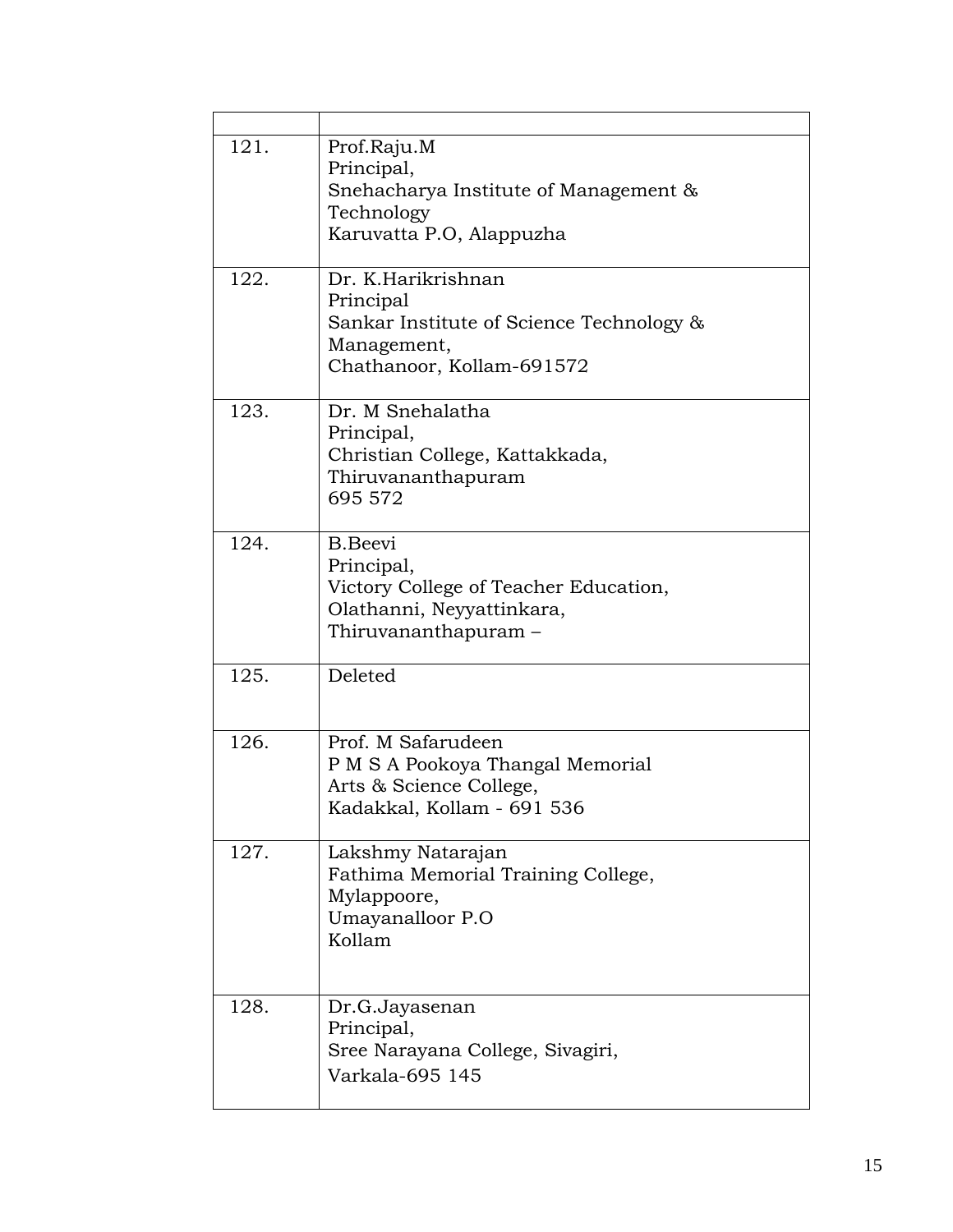| 129. | Fr. James Stephen                        |  |  |  |
|------|------------------------------------------|--|--|--|
|      | Principal,                               |  |  |  |
|      | St. John's College, Anchal               |  |  |  |
| 130. | P.S.Vanajam                              |  |  |  |
|      | Principal,                               |  |  |  |
|      | SST College of Music, Thiruvananthapuram |  |  |  |
| 131. | R.Geetha Krishna Pai                     |  |  |  |
|      | Principal,                               |  |  |  |
|      | SD College, Alappuzha                    |  |  |  |
| 132. | Dr.P.K.Sudarsanan                        |  |  |  |
|      | Principal,                               |  |  |  |
|      | SN College. Cherthala                    |  |  |  |
| 133. | Dr.M.D.Ajitha Bai                        |  |  |  |
|      | Principal,                               |  |  |  |
|      | NSS College, Cherthala                   |  |  |  |
| 134. | Dr.G.Thulaseedharan                      |  |  |  |
|      | Principal,                               |  |  |  |
|      | NSS College, Nilamel                     |  |  |  |

University Buildings<br>Thiruvananthapuram<br>Dated 19.12.2013

### **Dr.Mohammed Basheer.K**

Registrar/Returning Officer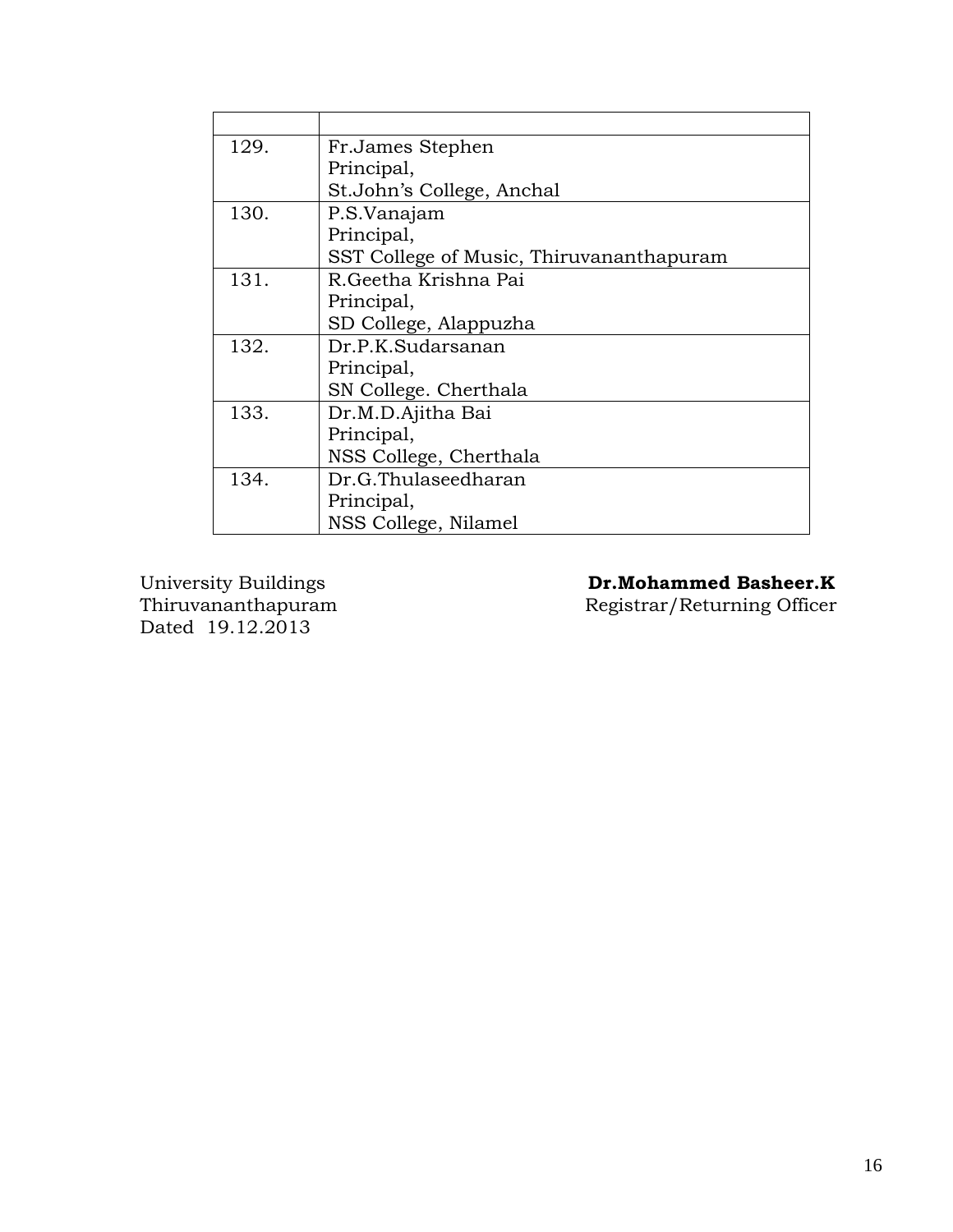# **ELECTORAL ROLL OF PRINCIPALS CONTD.**

| 135 | Dr.N.K.Arjunen<br>Principal,<br>Buddha College of Teacher Education,<br>Muthukulam North,<br>Alappuzha-690 560     |  |
|-----|--------------------------------------------------------------------------------------------------------------------|--|
| 136 | Jyothiraj.T.K<br>Principal,<br>Jameela Beevi Memorial Centre for<br>Teacher Education,<br>Kayamkulam-690 502.      |  |
| 137 | Dr.N.K.Geetha<br>Principal,<br>Govt.Sanskrit College,<br>Thiruvananthapuram-695 034.                               |  |
| 138 | Dr.Ushakumari.K<br>Principal,<br>Sree Narayana Training College,<br>Nedunganda.P.O,<br>Thiruvananthapuram-695 307. |  |
| 139 | Dr.Sajeev Samuel.S.Rose<br>Principal,<br>Govt.Arts College,<br>Thiruvananthapuram-695 014.                         |  |
| 140 | Jayakumar.K<br>Principal,<br>KNM Govt. Arts & Science College,<br>Kanjiramkulam                                    |  |
| 141 | Dr.Jayasree.M<br>Principal,<br>NSS College, Pandalam                                                               |  |
| 142 | Prof.N.N.Rimzon<br>Principal,<br>College of Fine Arts,<br>Vikas Bhavan .P.O,<br>Thiruvananthapuram.                |  |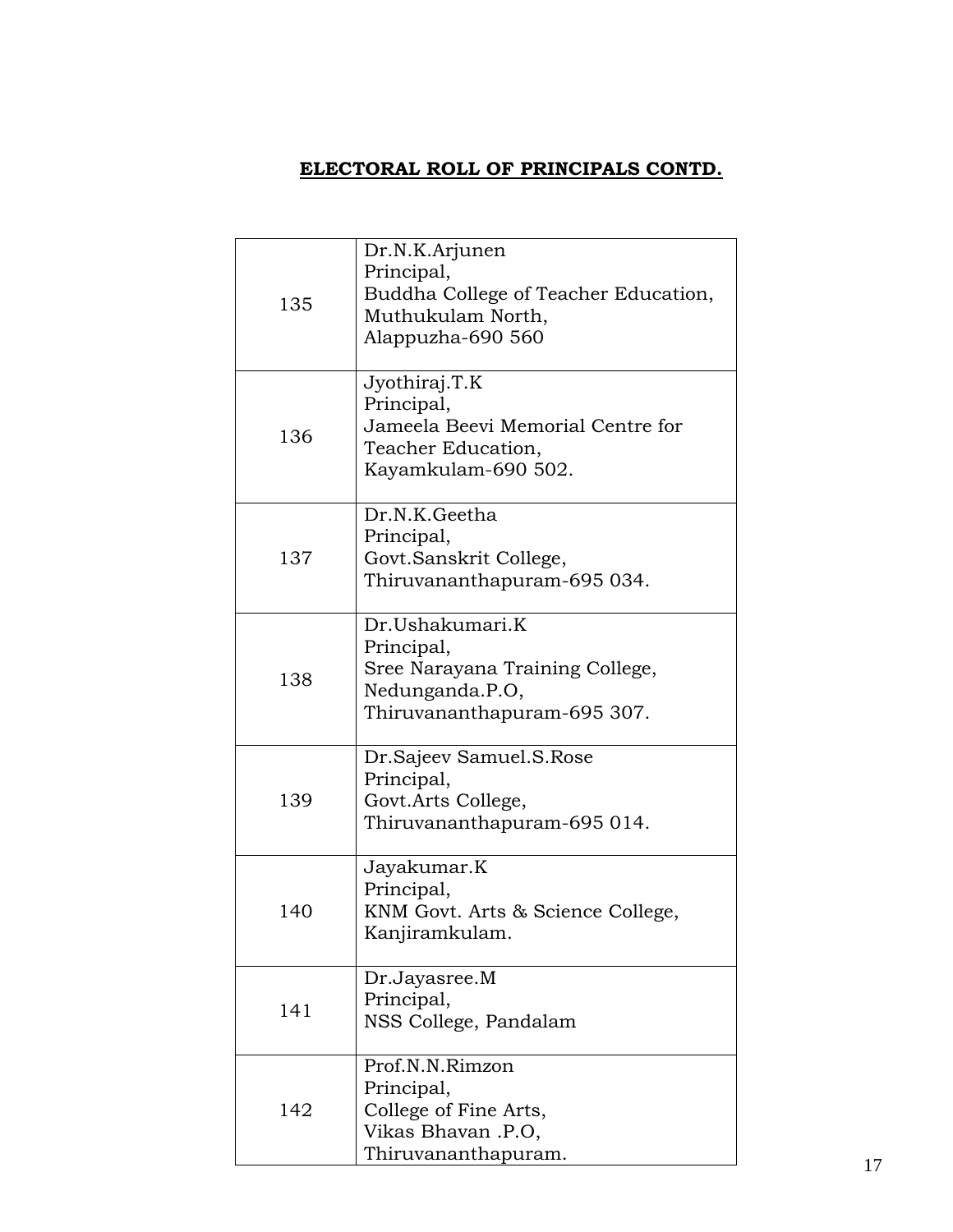| 143 | Prof.A.G.George<br>Principal,<br>VigyaanCollege of Applied Sicences,<br>Kattacode, Kattakada,<br>Thiruvananthapuram-695 572.  |  |
|-----|-------------------------------------------------------------------------------------------------------------------------------|--|
| 144 | Lekshmi.S.Nair<br>Principal,<br>KPM B.Ed Training College, Oyoor,<br>Kollam-691 516.                                          |  |
| 145 | M.R.Brahmanandan<br>Principal,<br>Sabarigiri College of Education,<br>Anchal, Kollam-691 306.                                 |  |
| 146 | Prof.Tomy Michael<br>Principal,<br>Marian Engineering College,<br>Menamkulam, Kazhakuttom-695 582.                            |  |
| 147 | Dr.P.G.Mathews<br>Principal,<br>Pinnacle School of Engineering &<br>Technology,<br>Areeplachy.P.O, Anchal,<br>Kollam-691 333. |  |
| 148 | Dr.S.Sheela<br>Principal<br>College of Engineering<br>Thiruvananthapuram-695 016.                                             |  |
| 149 | Dr.Francis Sunny<br>Principal,<br>Govt.College, Attingal,<br>Thiruvananthapuram.                                              |  |
| 150 | A.B.John Joseph<br>Principal,<br>St. Michael's College,<br>Mayithara.P.O, Cherthala-688 539.                                  |  |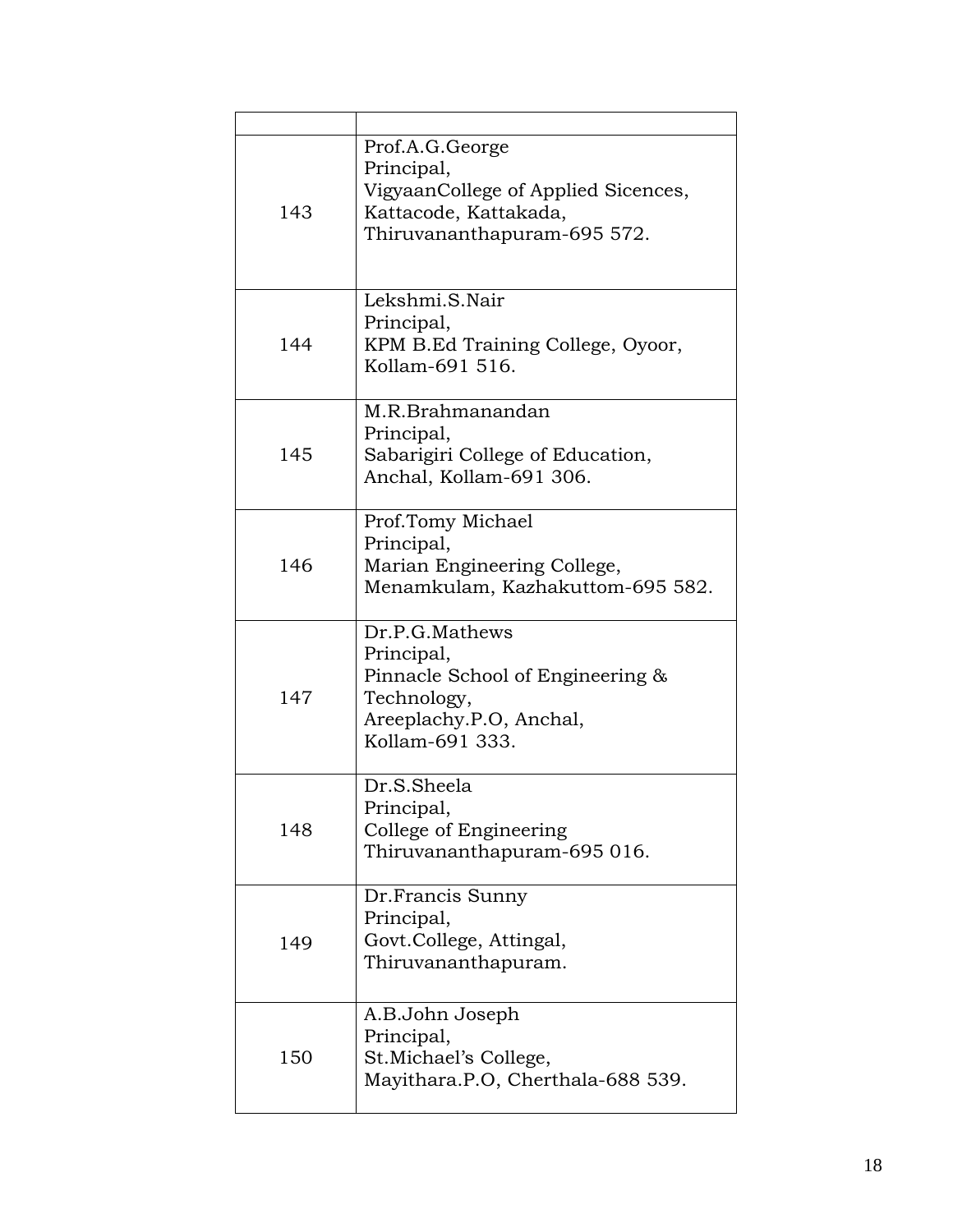| 151 | Prof.K.Y.Johnson<br>Principal,<br>Mar Baselios Institute of Technology,<br>St.John's College Campus, Anchal,<br>Kollam-691 306.   |  |
|-----|-----------------------------------------------------------------------------------------------------------------------------------|--|
| 152 | Dr.T.M.George<br>Principal,<br>Mar Baselios College of Engineering &<br>Technology,<br>Nalanchira,<br>Thiruvananthapuram-695 015. |  |
| 153 | Sindhu.T<br>Principal,<br>Kunjukrishnan Nadar memorial B.Ed<br>College, Kanjiramkulam                                             |  |
| 154 | Vimala Kumari Amma.S<br>Principal,<br>Sree Narayana Guru Kripa B.Ed.<br>College, Pothencode,<br>Thiruvananthapuram - 695 584      |  |
| 155 | Dr.C.Moly Marceline<br>Principal,<br>University College,<br>Thiruvananthapuram.                                                   |  |
| 156 | Dr.K.Satheesh Kumar<br>Heera College of Engineering &<br>Technology, Panavoor.P.O,<br>Nedumangadu, Thiruvananthapuram-<br>695 568 |  |

University Buildings,<br>Thiruvananthapuram,<br>03-01-2014.

**Dr.K.Mohammed Basheer** Registrar/ Returning Officer